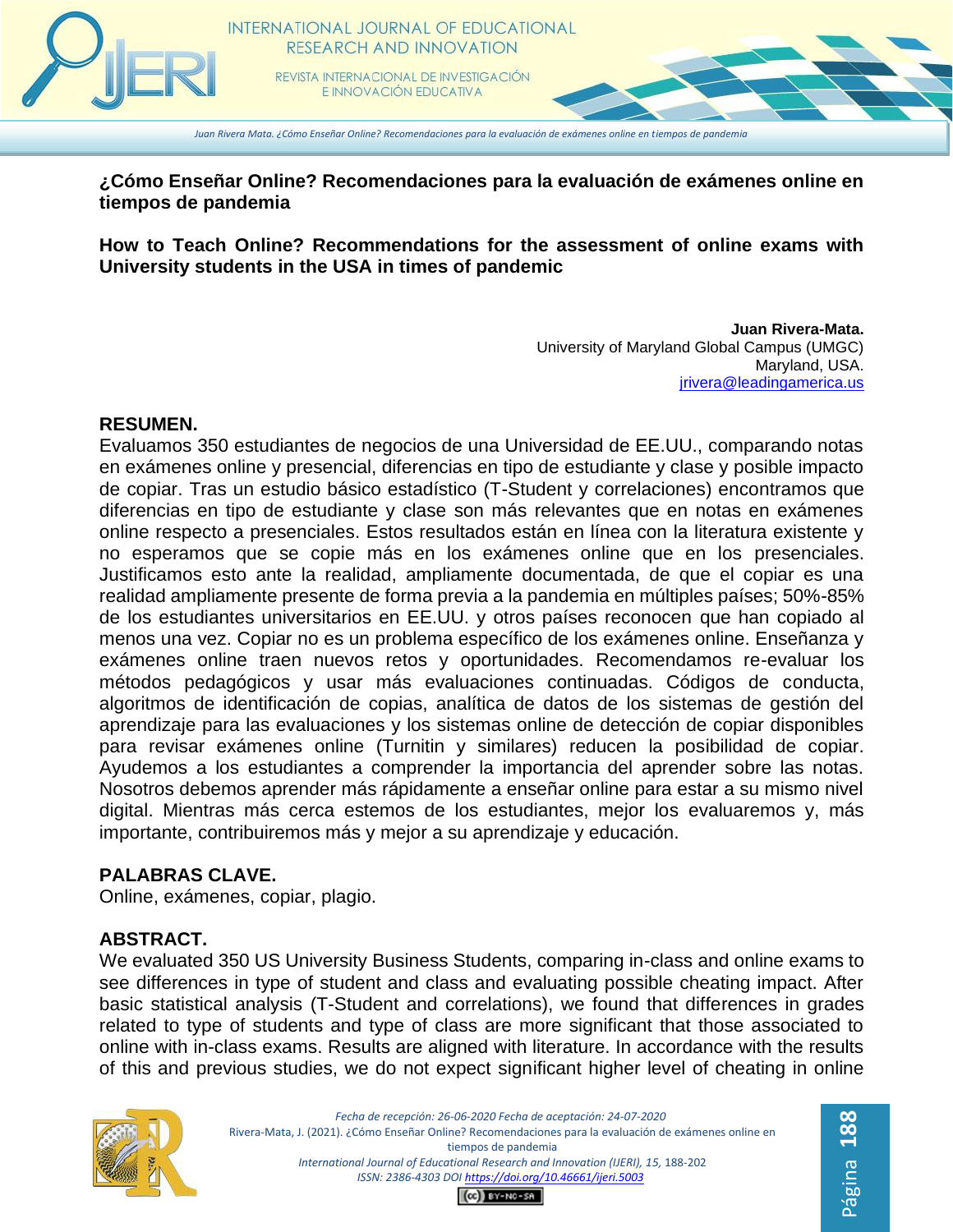

E INNOVACIÓN EDUCATIVA

*Juan Rivera Mata. ¿Cómo Enseñar Online? Recomendaciones para la evaluación de exámenes online en tiempos de pandemia*

exams versus traditional in-class exams. We justify this based upon the reality, broadly reflected in the literature, that cheating is already quite present, before the coronavirus pandemic Many countries have 50%-85% of University students reporting cheating at least once. Cheating is not an specific online problem. Teaching online brings new challenges and opportunities. We recommend to re-evaluate pedagogical methods and engage more in continuous evaluations, relaying less in exams. Code of Conducts, the use of cheating detection algorithms, data analytics from the online Learning Management Systems for assessment and cheating checking programs available (Turnitin and others) to review online exams is recommended. We should help students understand the importance of learning over grades. Also faculty should online teaching faster be at the same level than students in technology and digital capabilities; the closer we are with our students the more effective we can assess them and, more important, we can contribute more and better to their learning and education.

#### **KEY WORDS.**

Online, exams, cheating, plagiarism.

#### **1. Introduction.**

Which sector of the economy do you think is being hardest hit by the Coronavirus? The answer is education (Bloom, 2020). The coronavirus pandemic brought unique challenges to Higher Education. One common approach to mitigate its effect has been shifting to online teaching, with limited technological expertise and experience. The possibility of cheating is a key challenge faced overnight. We will evaluate in this paper the limited bibliography existing regarding this topic and we will try to contribute with our data and analysis to improve our ability to be effective in online teaching and specifically in online testing, clarifying about cheating and making some recommendations.

The level of the problem. At the tertiary level, in China the pandemic affects 30 million learners at 3,000 institutions, many of which have responded by rushing to develop and launch mandatory online classes ((Yang, et al., 2020). In the USA, the approximately 19 million undergraduate and graduate students had to go through online testing. In 28 European Countries, most of the aprox. 19.8 Million tertiary students also had to test online. (Eurostat. 2020). China, Europe and USA already have close to 70 million students; most of them going for their first time for online testing in 2020.

Additionally, the US the College Board made the unprecedented decision in May 2020 to administer all approximately 5.1 Million 2020 AP exams digitally. However, the convenient yet abrupt pivot to an online format has resulted in all AP exams will be open-book and opennote. (Sorensen, 2020). Additionally, A record 2.115 million people applied for the yearly Chinese national service exam in 2016. They competed for 27,000 government posts, with a peak of 10,000 candidates running for a single job (Giustolisi, 2018). We have to expect all those people also had to take online testing in 2020.



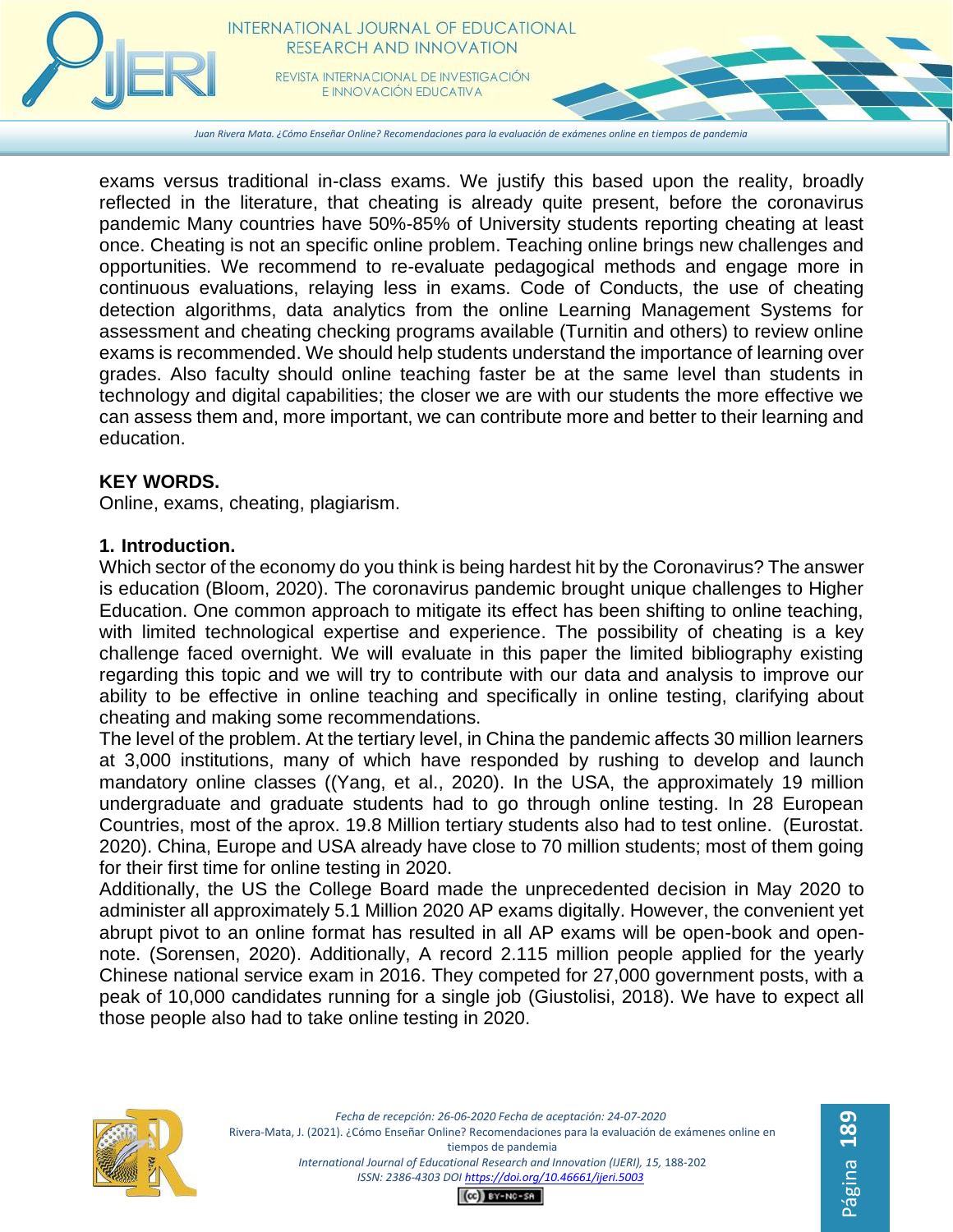*Juan Rivera Mata. ¿Cómo Enseñar Online? Recomendaciones para la evaluación de exámenes online en tiempos de pandemia*

## *1.1. Online testing.*

Although this seems to be a unexpected change, the trend to distance learning and online testing has been dramatic during the last years. The Babson Survey Research Group, revealed distance student enrollments increased for fourteenth straight year in 2016. That represented a gain of over 30% of University students taking at least one distance education course. In the USA, in 2018, 31.6 percent of all students were taking at least one distance education course (of a total of 6,359,121 students). Distance students are fairly evenly split between those who take both distance and non-distance courses (3,356,041 students) and those who take exclusively distance courses (3,003,080) (Seaman et al., 2018).

The assistance of computers is becoming of critical importance for exams such that the main procedures of modern exams are carried out electronically. For example, Coursera, one of the most popular Massive Online Open Courses (MOOC), allows remote testing. Also, the first step to becoming a permanent employee in one of the European Union agencies is to take a computer-based exam.

In an University study (Spivey & Mcmillan, 2014) conducted in USA, data was collected through tracking technology usage and grades of 174 students; some students being taught and assessed primarily through online learning platforms while others assessed through traditional pen and paper tests. No significant difference was seen in terms of performance or effort in students taking online exams. The study supports the use of online assessments on the premise that they do not adversely influence student's grades (Spivey & Mcmillan, 2014). In another perspective provided by a principal in an elementary school in Georgia, the experience of transitioning to online assessment has been reflected upon (Ogletree et al., 2014). While literature shows that the mode of assessment should not affect the scores of students, there has been concern about the comparability of identical tests taken in different formats. The level of student preparedness for the mode of test they take along with the quality of test ultimately influences their grades (Gewertz, 2013). The school administered three tests within nine months to provide practice to students and teachers. Spare back-up devices were allocated in case of device failures, however slow login and delayed loading of test remained an issue which potentially impacted student engagement and possibly grades. It was seen that the results of the first test were negatively skewed, whereas the grades started stabilizing by the third test. The observation clearly highlighted the need for slow transitioning and ample practice on the online assessment format for inexperienced students and teachers (Ogletree et al, 2014).

A study in Romania explored acceptance of online assessments among medical students using a questionnaire. A total of 240 students from all study years were sampled. Results showed a preference for online assessments rather than oral or pen and paper assessments among these students. However, there was increasing degree of acceptance as students moved into higher year groups, probably as they were more accustomed to the format. This University had been conducting online assessments for seven years which could explain students' confidence in the system (Marius et al. 2016). In another University, online assessments were used as formative assessments before in-class tests. It was observed that students who used online formative assessments prior to in-class tests for practice, scored higher than those students who did not. However, these results were inconsistent and did not



*Fecha de recepción: 26-06-2020 Fecha de aceptación: 24-07-2020* Rivera-Mata, J. (2021). ¿Cómo Enseñar Online? Recomendaciones para la evaluación de exámenes online en tiempos de pandemia International Journal of Educational Research and Innovation (IJERI), 15, 188-202 *ISSN: 2386-4303 DO[I https://doi.org/10.46661/ijeri.5003](https://doi.org/10.46661/ijeri.5003)*  $(G)$  BY-NC-SA

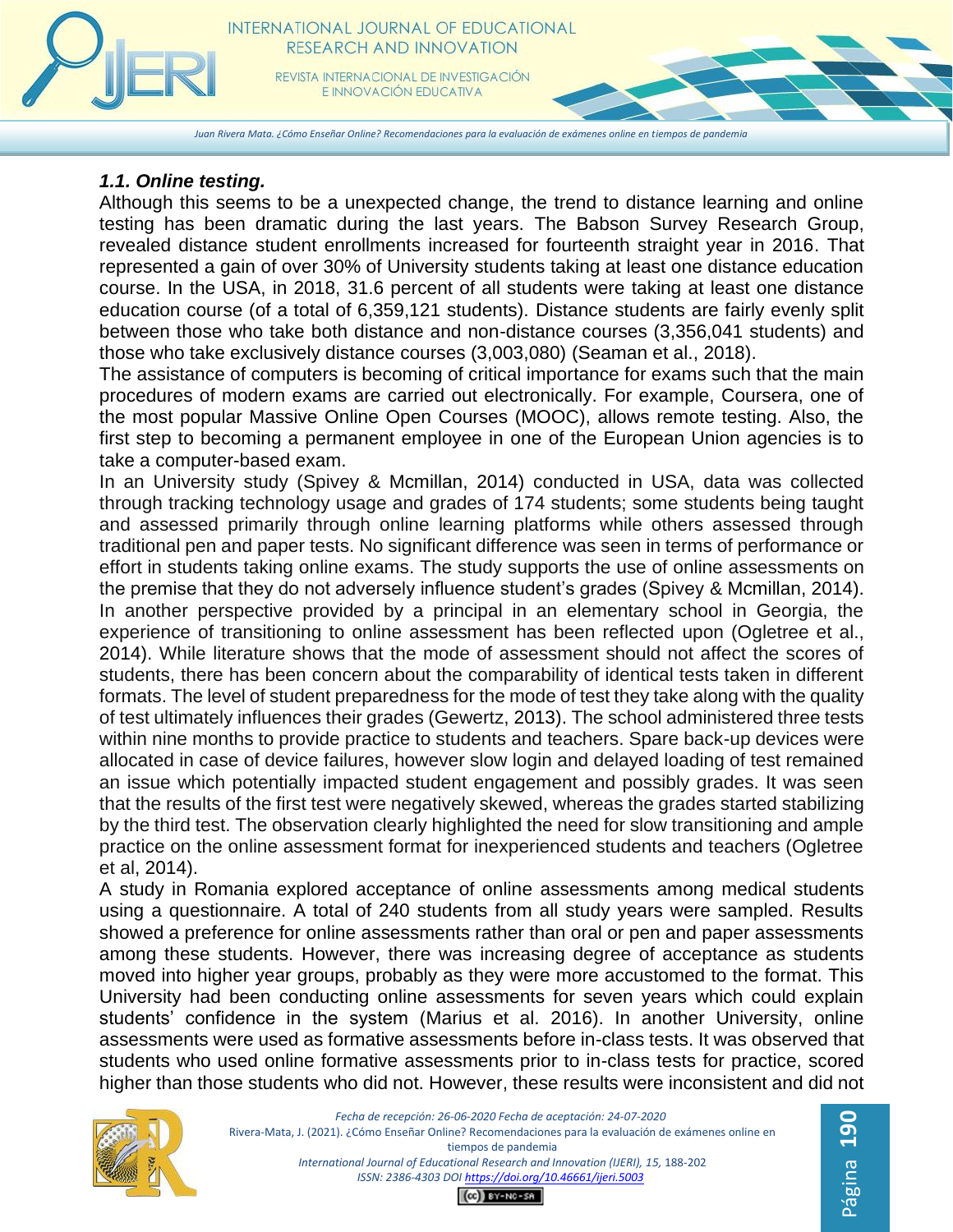

E INNOVACIÓN EDUCATIVA

*Juan Rivera Mata. ¿Cómo Enseñar Online? Recomendaciones para la evaluación de exámenes online en tiempos de pandemia*

impact performance in cumulative mid-term and final exams. While a clear academic advantage to formative online assessments was not observed, they did not impair grades either (Brown et al., 2015).

## *1.2. Cheating.*

University cheating is a universal reality. Already in 1996, one of the first multi-campus studies (McCabe et al.,1996) showed that 52% of under- graduates claimed to have cheated at least once the previous year. Only a few studies have been conducted on cheating in on-line courses (Grijalva, Nowell, & Kerkvliet, 2006; Lanier, 2006; Stuber-McEwen, Wiseley, & Hoggatt, 2009; Szabo & Underwood, 2003; Underwood & Szabo, 2006). According to a study of online exams, 45% of students self-reported negative behaviors, such as lying, cheating, and defiance, during online exams (Russell & James, 2008), and 73.6% of the students in the sample believed that it is easier to cheat in an online exam than in a traditional exam (King, Guyette, & Piotrowski, 2009).

A study (Watson& Sottile, 2010) of 635 undergraduate and graduate students at a medium sized university focused on student cheating behaviors in both types of classes (on-line and face to face), 32.1% admitted to having cheated in a live class and 32.7% admitted to cheating in an on-line class at some point in their higher education coursework. there were no significant differences in the students' admission of cheating for live (face to face) and on-line courses. One possible explanation is that classroom social interaction in live classes plays some part in whether students decide to cheat, which would agree with the findings of Stuber-McEwen et al. (2009). Familiarity with fellow students may lessen moral objections to cheating as they work through assignments and assessments together over the course of a school term. The findings indicate that students believe more classmates will cheat in on-line courses than traditional classes are similar to the findings of King et al. (2009).

In Spain, Sureda et al (2009) asked 723 University Students that reported that half of university students polled claimed to have copied while taking an exam at the University in at least one occasion, while a 2.5% said they had taken an exam supplanting another class-mate at least once. Lupton and Chapman (2002) indicated that 69% of the students declared they cheated at least once, Chapman and Lupton (2014) reported that 55,4% of University students in USA declared they cheated in at least one exam in their studies where among student in Hong-Kong it was only 30.2%. In Taiwan, (Shen, 1995) 85% of the University students reported cheating, where in Japan (Diekhoff et al., 1999) it was of 55.4%. In Taiwan later (Lyn and Wen, 2004) confirmed a 85% of 2.608 University students cheated. Bernardi (2004) also reported 66.4% of students in Holland admitted cheating at least once.

In the review above we have established the level of challenge the pandemic has represented in the University world and how online testing and cheating became the present of a forecasted future. On the other hand, online teaching and cheating has been a progressive reality. So far it seems there a no significant different between in-class and online exam and cheating. We will evaluate now this with our own data.



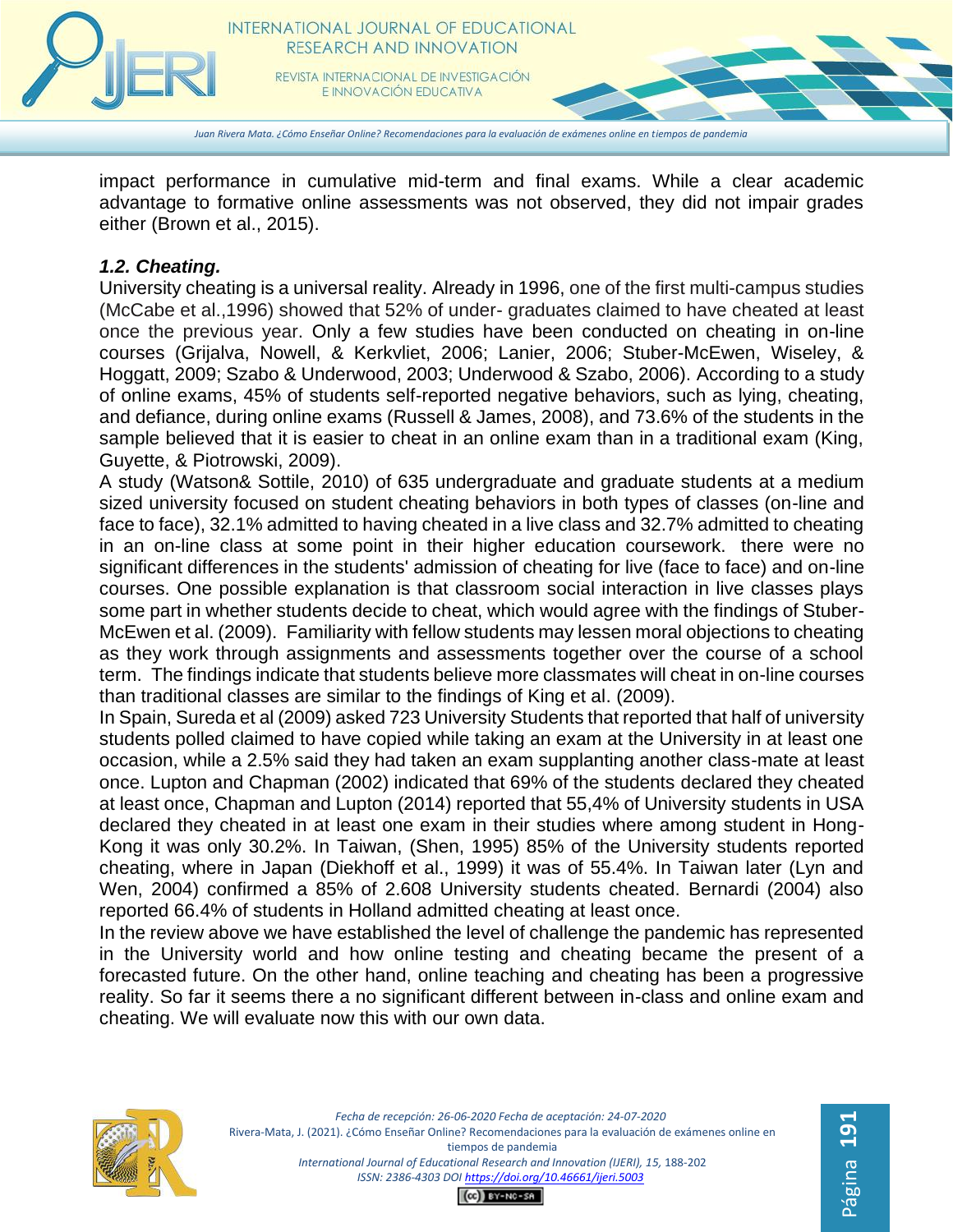

## **2. Material and methods.**

In this study we have evaluated 350 International Business University students of the years 2019 and 2020 belonging to a private mid-size University in the US East Coast. All students have a midterm exam in class and the final exam, with exactly the same format, was conducted online. Each of the exams were 20% of the total grade and 60% of the grade came from three different group assignments. All students were instructed before the mid-term and final to prepare some possible questions, to write answers for all of them before the exam. Of the 350 students, 200 were male and 150 females; 143 were from large classes (60-90 students) and 207 from regular class size (20-30). Some students had 2 classes per week (n=253) and others only 1 longer class (n=97). Of the total 350 students, 24 were Senior, 118 Junior and 187 Sophomore. 30 students were athletes. We conducted T-student as a basic statistically analysis to find differences among the different groups and defined <0.05 as the limit for being statistically significant those differences. Some additional correlation analysis was conducted among some of the variables studied. We chose this statistical methods in order to see differences among the several groups of students and to see the relative importance of each of the exams (in-class and online) with the total grade also among those groups.

## **3. Results.**

|                 | In-class | On-line |    |
|-----------------|----------|---------|----|
| Mean            | 82.50    | 84.50   | 2% |
| Variance        | 223.89   | 102.69  |    |
| Observations    | 349.0    | 349.0   |    |
| Pooled Varial   | 163.29   |         |    |
| Hypothesized    | 0.00     |         |    |
| df              | 696.00   |         |    |
| t Stat          | $-2.07$  |         |    |
| $P(T<=t)$ one-t | 0.020    |         |    |

Table 1. T-Student Final exam (online) versus in-class exam.

On Table 1 above we can see the differences between the grades in the midterm (in-class exam) with the final (online exam). We found only a statistically significant (p<0.05) 2% difference, being the online exam the one with better grades.



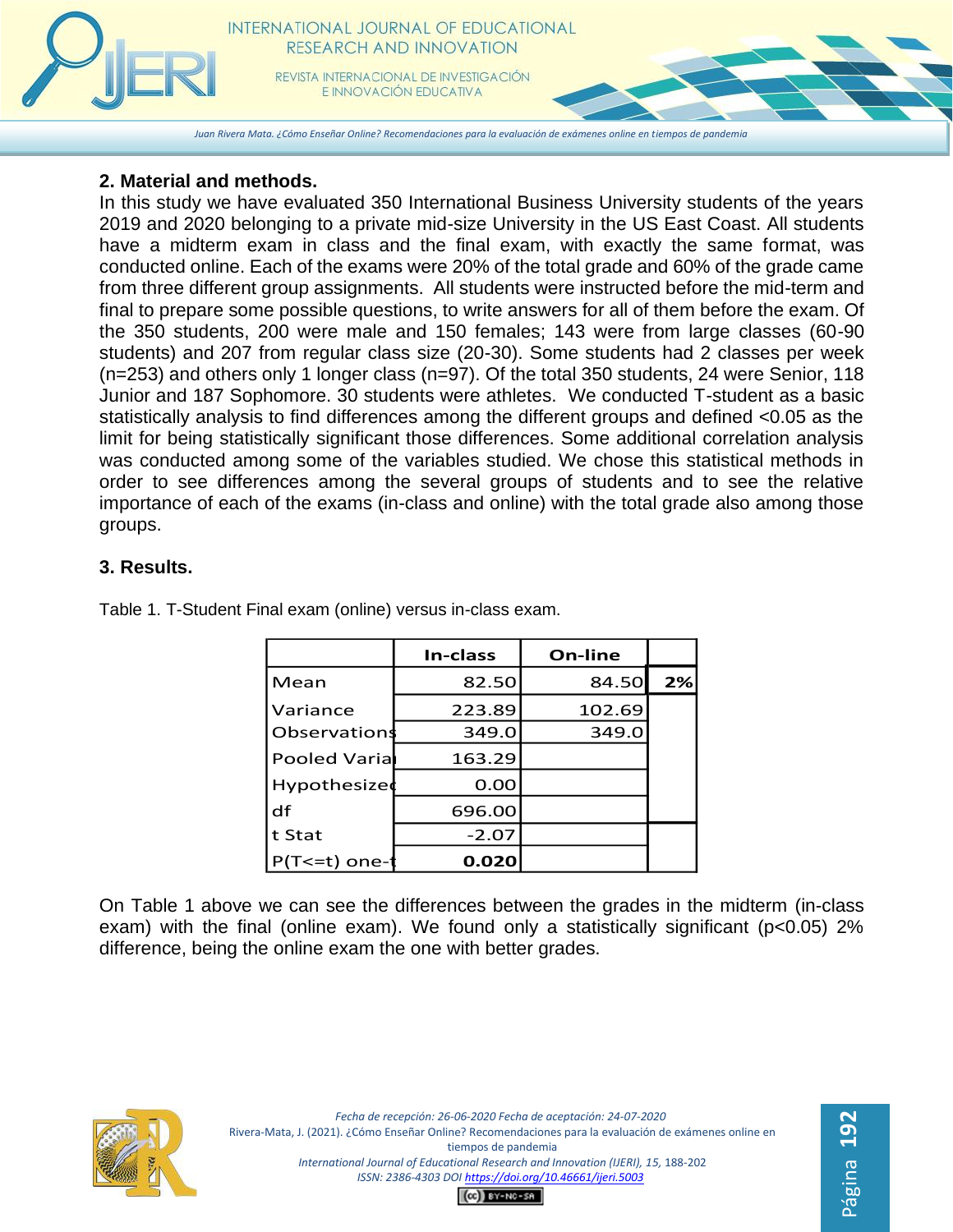

Table 2. Correlation in-class, online and total grade.

|                     | In-class | Online | <b>Final Grade</b> |
|---------------------|----------|--------|--------------------|
| In-class (20%)      |          |        |                    |
| <b>Online (20%)</b> | 0.116    |        |                    |
| <b>Final Grade</b>  | 0.376    | 0.619  |                    |

Additionally, we did a correlation analysis among the 3 grades: in-class midterm (20% of the total grade), the online final (another 20% of total grade) and the total grade (with an additional 60% of grade from group assignments). Table 2 above shows the results. There is a higher correlation between online-exam with the final grade (0.62) that this with the mid-term (n-class exam (0.38). Also there was a low correlation (0.12) between the two exam grades, mid-term in-class and final online.

Table 3. T-student. Online and Final Grade; sex differences.

| <b>Final-Online</b> | <b>Male</b> | <b>Female</b> |    | <b>TOTAL GRADE</b> | <b>MALE</b> | <b>FEMALE</b> |    |
|---------------------|-------------|---------------|----|--------------------|-------------|---------------|----|
| Mean                | 82.75       | 86.29         | 4% | Mean               | 85.86       | 86.290        | 1% |
| Variance            | 146.07      | 85.32         |    | Variance           | 49.65       | 64.402        |    |
| Observations        | 200         | 150           |    | Observations       | 200         | 149           |    |
| Pooled Varia        | 120.06      |               |    | Pooled Variand     | 55.94       |               |    |
| Hypothesized        | 0.00        |               |    | Hypothesized I     | 0.00        |               |    |
| df                  | 348.00      |               |    | df                 | 347.00      |               |    |
| t Stat              | $-2.99$     |               |    | t Stat             | $-0.53$     |               |    |
| $P(T<=t)$ one-t     | 0.001       |               |    | P(T<=t) one-tai    | 0.300       |               |    |

Table 4. Correlation among variables in male and female students.

| <b>FEMALE</b>        | In-class Mid Online Final Total Grade |       | <b>MALE</b>   | Mid  | online | <b>GRADE</b> |
|----------------------|---------------------------------------|-------|---------------|------|--------|--------------|
| In-class mid         |                                       |       | <b>Mid</b>    |      |        |              |
| <b>Online Final</b>  | 0.10                                  |       | <b>Online</b> | 0.12 |        |              |
| <b>Total Grade  </b> | 0.35                                  | 0.80l | 1 Grade       | 0.40 | 0.50   |              |

Tables 3 and 4 above indicate the differences among male and female students. Women did better (+4%) in the final on-line exam than males, being statistically significant (p<0.01), but we could not find any statistically significant differences between male and female in total grades. Looking at the correlation among the 3 variables (mid-term in-class, final online and total grade we find out a higher correlation (0.80) in female students than among male ones (0.50).



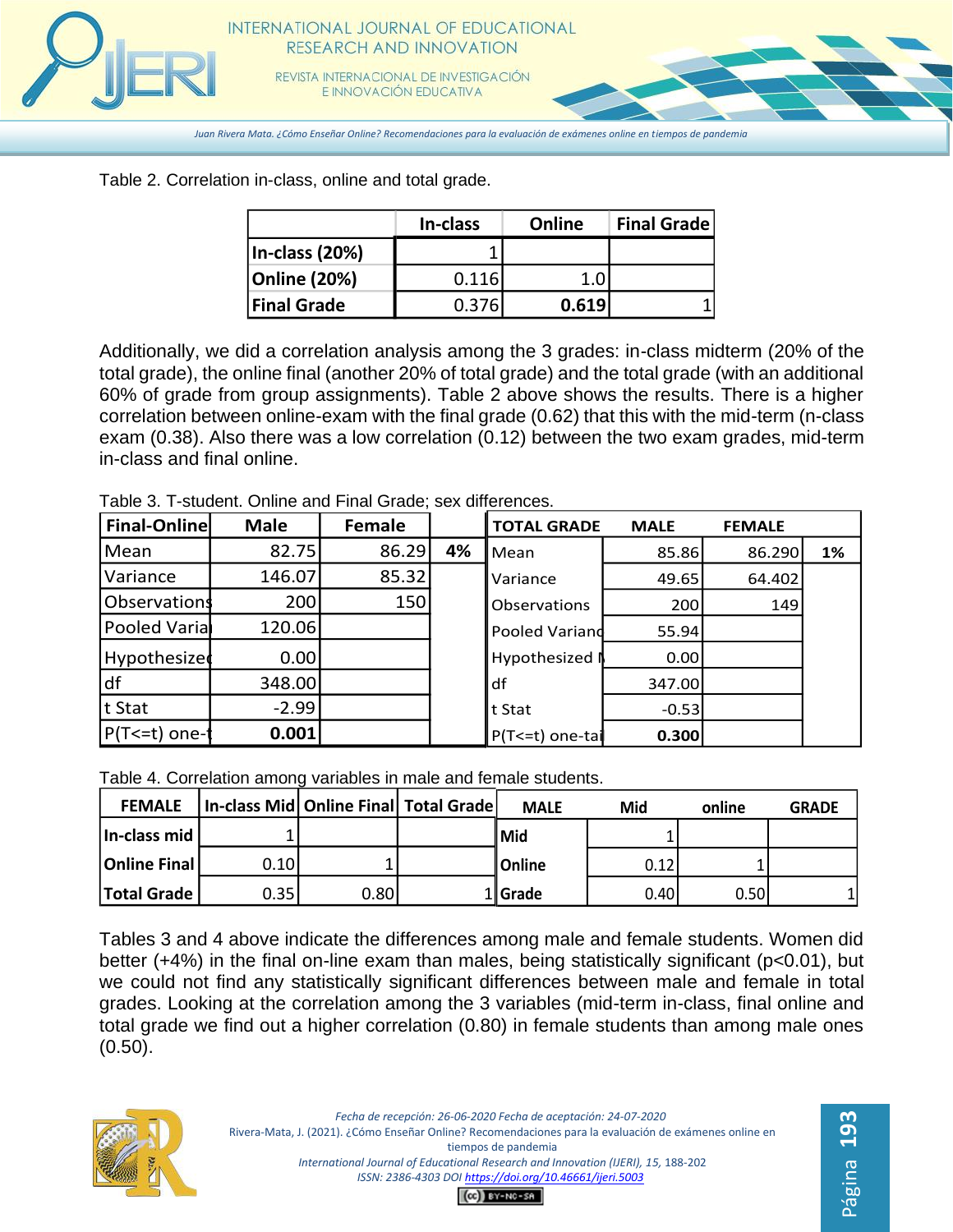

*Juan Rivera Mata. ¿Cómo Enseñar Online? Recomendaciones para la evaluación de exámenes online en tiempos de pandemia*

| Table 5. T-student Online Exams. Differences Athletes vs rest. |  |
|----------------------------------------------------------------|--|
|----------------------------------------------------------------|--|

| <b>ONLINE</b>  | <b>ATHEL</b>    | <b>REST</b> |        | <b>GRADE</b>   | ATHEL.          | <b>REST</b> |    |
|----------------|-----------------|-------------|--------|----------------|-----------------|-------------|----|
| Mean           | 83.83           | 84.30       | $-1\%$ | Mean           | 88.45           | 85.84       | 3% |
| Variance       | 128.63          | 122.63      |        | Variance       | 26.66           | 58.03       |    |
| Observations   | 30 <sup>1</sup> | 320         |        | Observations   | 30 <sup>2</sup> | 320         |    |
| Pooled Varial  | 123.13          |             |        | Pooled Varial  | 55.42           |             |    |
| Hypothesized   | 0.00            |             |        | Hypothesized   | 0.00            |             |    |
| df             | 348.00          |             |        | df             | 348.00          |             |    |
| t Stat         | $-0.22$         |             |        | t Stat         | 1.84            |             |    |
| $P(T=1)$ one-t | 0.41            |             |        | $P(T<=t)$ one- | 0.03            |             |    |

Table 5 shows differences between normal students and athletes. We could not find any statistically significant differences in online grades, but we found a 3% lower grades (p<0.05) in the total grades of the athletes.

| Table 6. T-Students. Online testing and final grade senior student vs rest. |  |  |
|-----------------------------------------------------------------------------|--|--|
|-----------------------------------------------------------------------------|--|--|

| TOTAL GRADE      | <b>SENIOR</b> | <b>REST</b> |      | <b>ONLINE</b>   | <b>REST</b> | <b>SENIOR</b> |    |
|------------------|---------------|-------------|------|-----------------|-------------|---------------|----|
| Mean             | 88.88         | 85.81       | 3.6% | Mean            | 83.88       | 88.81         | 6% |
| Variance         | 15.27         | 58.24       |      | Variance        | 129.10      | 26.08         |    |
| Observations     | 24            | 323         |      | Observations    | 323         | 27            |    |
| Pooled Variand   | 55.38         |             |      | Pooled Varia    | 121.41      |               |    |
| Hypothesized N   | 0.00          |             |      | Hypothesized    | 0.00        |               |    |
| ldf              | 345.00        |             |      | df              | 348.00      |               |    |
| t Stat           | 1.95          |             |      | t Stat          | $-2.23$     |               |    |
| P(T<=t) one-tail | 0.03          |             |      | $P(T<=t)$ one-t | 0.01        |               |    |

Table 6 above indicates the differences between senior students and the rest. Senior students have a 6% better grades during the online exams (p<0.05) and also a 3.6% better total grade in the class  $(p<0.05)$ .

Table 7. T-Student. Online testing and final grade. Large vs normal class size.

| <b>Total Grade</b>  | Large  | <b>Normal</b> |        | <b>Online Exam</b>  | Large  | <b>Normal</b> |    |
|---------------------|--------|---------------|--------|---------------------|--------|---------------|----|
| Mean                | 86.67  | 85.65         | $-1\%$ | Mean                | 87.70  | 81.89         | 7% |
| Variance            | 34.54  | 70.29         |        | Variance            | 35.75  | 169.54        |    |
| <b>Observations</b> | 143 l  | 207           |        | <b>Observations</b> | 143    | 207           |    |
| Pooled Varial       | 55.70  |               |        | Pooled Variand      | 114.94 |               |    |
| Hypothesized        | 0.001  |               |        | Hypothesized        | 0.001  |               |    |
| df                  | 348.00 |               |        | df                  | 348.00 |               |    |
| t Stat              | 1.26   |               |        | t Stat              | 4.98   |               |    |
| $P(T \le t)$ one-1  | 0.10   |               |        | P(T<=t) one-tal     | 0.00   |               |    |



*Fecha de recepción: 26-06-2020 Fecha de aceptación: 24-07-2020* Rivera-Mata, J. (2021). ¿Cómo Enseñar Online? Recomendaciones para la evaluación de exámenes online en tiempos de pandemia *International Journal of Educational Research and Innovation (IJERI), 15,* 188-202 *ISSN: 2386-4303 DO[I https://doi.org/10.46661/ijeri.5003](https://doi.org/10.46661/ijeri.5003)*

Página **194**

 $CO$  $EY-NC-SA$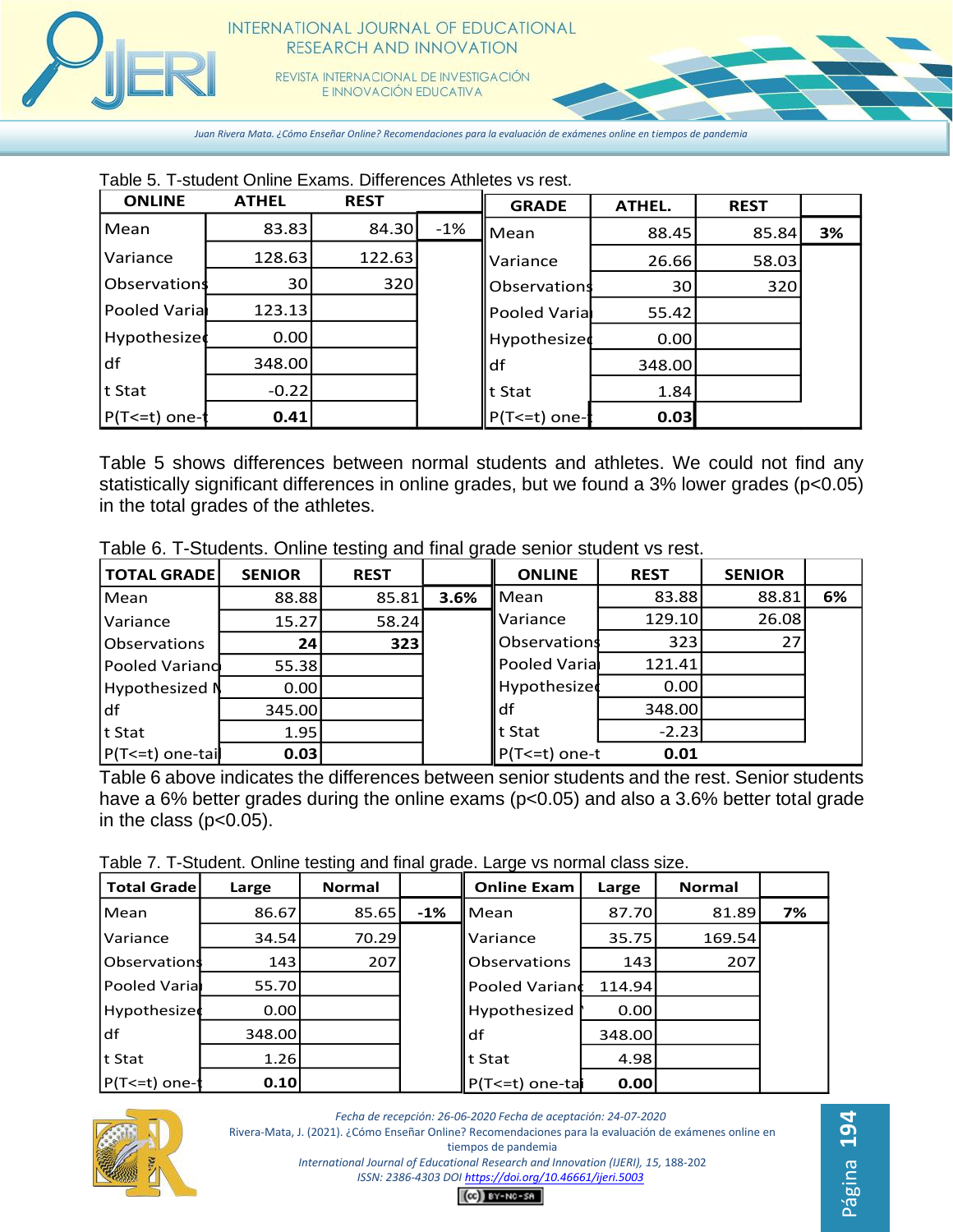

*Juan Rivera Mata. ¿Cómo Enseñar Online? Recomendaciones para la evaluación de exámenes online en tiempos de pandemia*

Table 7 above shows the differences between the students in large classes (50-60 students) and those in regular classes (25). Although we could not find significant differences in the total grade, students in large classes did a 7% better (p<0.01) in the on-line exams than the rest of the students.

| <b>ON-LINE</b>      | 1 week  | 2 weeks |    | <b>Total Grade</b>    | 1 Week | 2 Week |    |
|---------------------|---------|---------|----|-----------------------|--------|--------|----|
| Mean                | 82.63   | 84.89   | 3% | <b>I</b> Mean         | 88.17  | 85.26  | 3% |
| <b>Variance</b>     | 173.55  | 102.53  |    | <b>I</b> Variance     | 21.11  | 66.87  |    |
| <b>Observations</b> | 97      | 253     |    | <b>Observations</b>   | 97     | 253    |    |
| Pooled Variance     | 122.12  |         |    | <b>Pooled Variand</b> | 54.25  |        |    |
| Hypothesized Me     | 0.001   |         |    | Hypothesized N        | 0.00   |        |    |
| ldf                 | 348.00  |         |    | ldf                   | 348.00 |        |    |
| t Stat              | $-1.71$ |         |    | llt Stat              | 3.31   |        |    |
| P(T<=t) one-tail    | 0.04    |         |    | $P(T \le t)$ one-tai  | 0.001  |        |    |

Table 8. T-Student. Online testing and final grade. 1-2 classes per week.

Finally, Table 8 above indicates the differences of grades of students having only one (longer) class per week) and those having regular 2 sessions of 75m per week. Those students with 2 classes per week have a 3% better total grade (p<0.001) that those with only one class per week and also better (+3%) grades during the online exams (p<0.05).

#### **4. Discussion.**

The results of this study indicate some minor (2%) differences in online versus in-class. On the other hand, when some other variables are considered we could find larger differences. Female students have better (+4%) grade in online exams but not overall grades, but athletes have better overall grades (+3%) and senior students have better grades both in total grade of the course (+3.6%) and do significantly better (+7%) in online exams versus the rest of the students. Also the type of class has a significant impact in the grade: students in large classes, although having same total grade in the class, have better grades in on-line exams (+6%) than students in normal size classes. In a similar way, students having two classes per week have better grades in the total course (+3%) and specifically in the online exams (+3%).

What can we conclude regarding these results? With the present coronavirus pandemic there is an overall concern regarding the effectiveness of online testing and the possibilities of cheating in those exams. The main factor now considered is on-line versus in-class exams and the concern is about cheating online The results of this study indicates that, although there are some differences in grades in in-class versus online exams, some other variables (type of student and class) seems to be more relevant than the only fact of the being exams in-class or on-line. We cannot make any clear conclusion regarding cheating, but considering pevious studies, the small differences in grade of on-line exams and the relevance of other variables (class type, size, and type of students) we can assume there is no significant additional cheating in online exams versus in-class ones, as the literature suggests. Now we will review the results comparing with some of the limited studies available as per today.

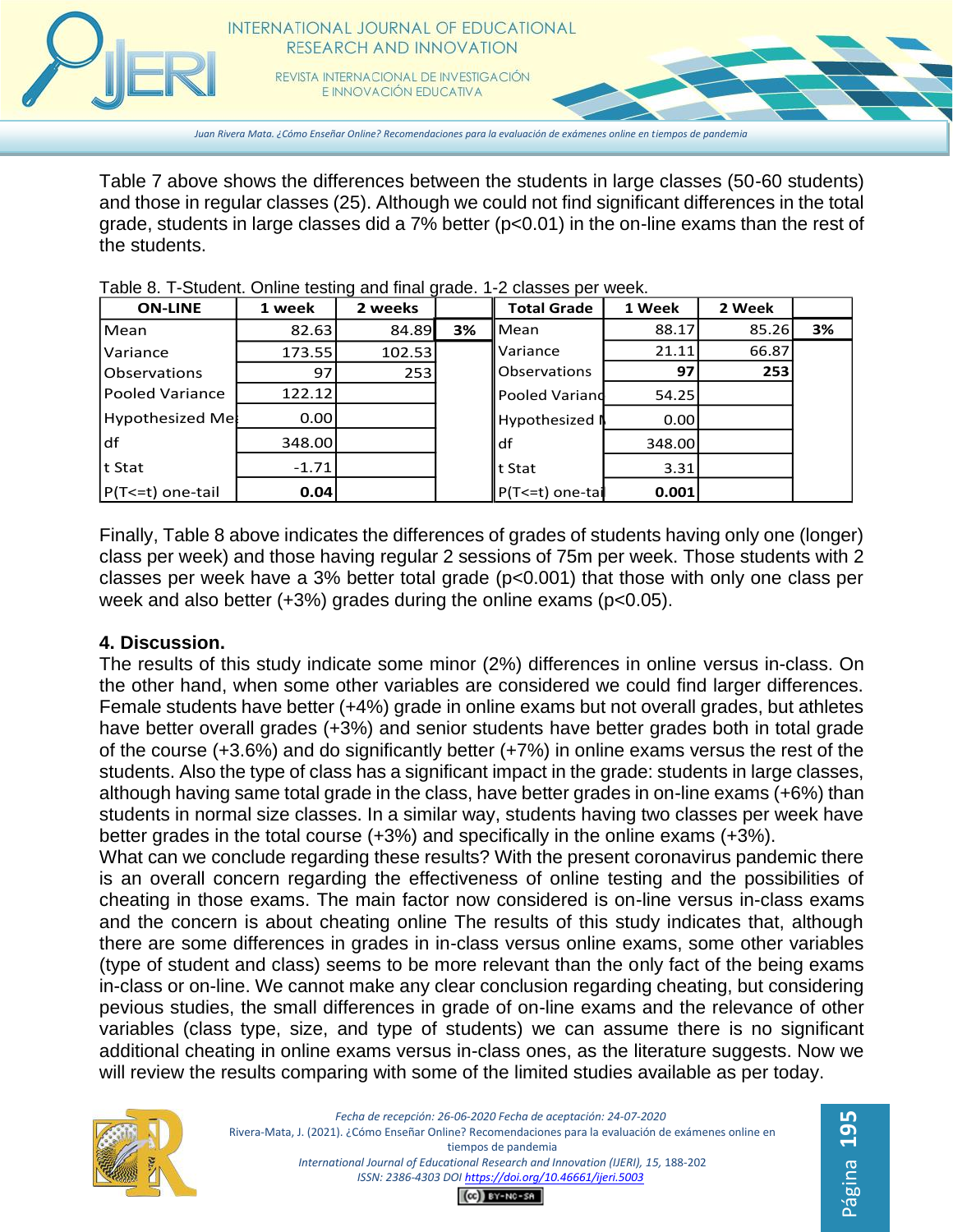

*Juan Rivera Mata. ¿Cómo Enseñar Online? Recomendaciones para la evaluación de exámenes online en tiempos de pandemia*

# *4.1. Online vs class.*

Hale (2020), in a qualitative study, evaluated 163 College students in Turkey, showing that students report positive attitudes towards **online exams** and that there was no statistically significant difference in the students' academic achievement in **online** and traditional **exams.** The majority of the learners pointed out that **online exams** were efficient, usable, and reliable while others indicated a level of insufficiency related to **exam** duration, as well as concerns about potential technical problems that may occur during the implementation of **online exams**. Understanding the benefits and challenges of **online exams** will help the institutions in planning their institutional road map. Also Jorczak (2020) suggests that asynchronous peer-to-peer discussion is more effective than traditional classroom lecturediscussion for undergraduate students.

# *4.2. Sex.*

Our study shows that female students perform better than males in online exams, but not in the overall course grades. Research has shown that gender may play a role in making ethical decisions. Borkowski and Ugras (1992) found that females expressed greater ethical positions than males when examining and evaluating ethical behaviors. Similarly, Shepard and Hartenian (1991) and Yu et al. (2008) found that females, more so than males, chose an ethical orientation. Ruegger and King (1992) found that age and gender have an impact on business students' development. Their findings suggest that gender is a significant factor related to ethical conduct. Females tend to be more ethical than males in the perception of business ethical situations. Humbarger and DeVaney (2005) not only concluded that female students are more ethical, but also that ethical values increase with a student's age. Stevenson (1999) reported similar conclusions to Humbarger and DeVaney (2005) and Stevenson (1999) noted females reported significantly higher cognitive moral judgment scores than males.

While gender may play a role, research indicates that other external factors may affect student ethical behavior. In line with our own results, students who participated in sports were less ethical than students who did not participate in sports. Stevenson (1999) reported similar conclusions as discussed by Humbarger and DeVaney (2005). Stevenson (1999) noted that females reported significantly higher moral judgment behavior than males. Competitive athletics seem to have a negative effect on the moral reasoning and moral development of athletes. Student athletes who participated in team sports had significantly lower moral behavior when compared to non-athletes or individual sports athletes (Stevenson, 1999).

Females are significantly more likely in online courses to admit to cheating and to have someone give them answers during a test or quiz, but in all other self-reported behaviors, no significant difference existed for gender. It is difficult to determine from the data whether these differences accurately represented cheating behavior or if females were more honest in their survey responses or more ethical in their estimates of what constitutes academically dishonest behavior (Watson and Sottile, 2010).



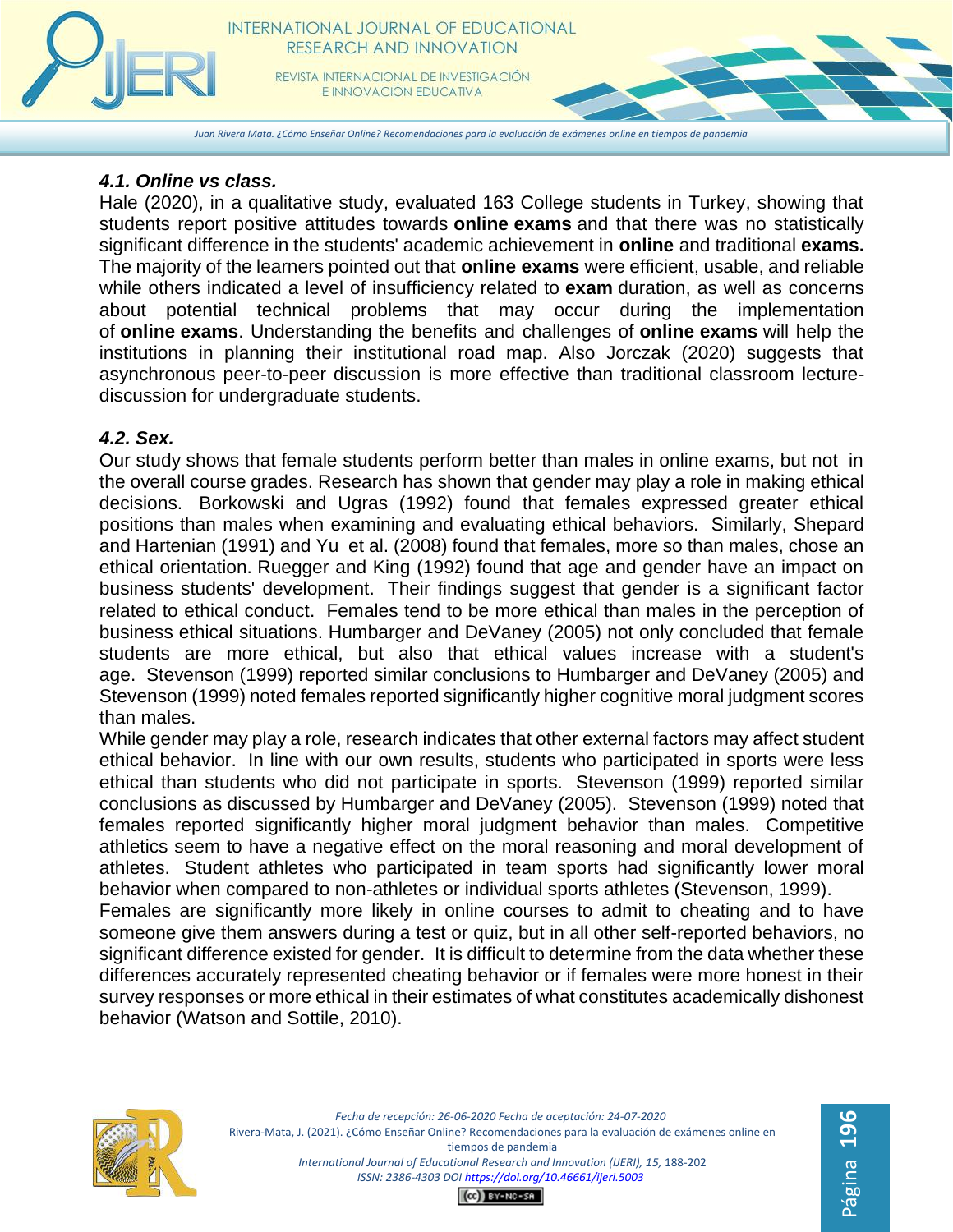

*Juan Rivera Mata. ¿Cómo Enseñar Online? Recomendaciones para la evaluación de exámenes online en tiempos de pandemia*

## *4.3. Cheating.*

It is a general problem in US Universities and abroad. A study (Schaffhauser, 2017) suggested that 90% of University students cheat in the USA at least once. The number of University students who admit to cheating in some form is eye-opening. Donald McCabe (ICaI, nd) and the International Center for Academic Integrity between Fall 2002 and Spring 2015 reported that out of 17.000 Graduate students, 43% reported cheating in tests and assignments and out of 71.300 undergraduate students 68% confirmed also cheating on test and assignments. In February of 2017 Kessler International released a survey of 300 University students both private and public schools online and bricks and mortar that reported that 86% of the students claimed they cheated in some way at school (Schaffhauser, 2017) . **Of** those students that cheat they did so in multiple ways: 76% copied word for word another person's assignment, 79% copied from the Internet, 42% purchased custom term papers, essays and thesis online, 28% indicated that they had a service take their online class and 72% indicated that they had used their phone, tablet or computer to cheat in class (Schaffhauser, 2017). In the same study, students also felt that instructors cheated by forcing them to buy books written by them to complete the class.

A study by the Pennsylvania State University of 5-6- year-olds showed 56% cheated even though they knew cheating was not allowed (ETS & Ad Council, 1999). The same study found students do not believe that they will get caught if they cheat or if they are, they expect the punishment to be minimal.

Among Business Students, another study (King wet al. 2009), evaluating 121 undergraduate students in USA, respondents felt quite liberal in their views of potentially cheating behaviors when there was no test-taking policy set by the course instructor. In addition, 73.6% of the students in the sample held the perception that it is easier to cheat in an **online** versus traditional course.

# **4.Conclusions**.

When *Times Higher Education* surveyed (Yang et al., 2020) leaders of prominent global universities in 2018, the 200 respondents – from 45 countries across six continents – were emphatic on one point: online higher education would never match the real thing. Although 63% expected established, prestigious universities to be offering full degrees online by 2030, only 24% thought that the electronic versions would be more popular than traditional campusbased degrees. This study, in line with many others, demonstrates that online cheating is not the problem. The problem, the reality, is the accelerated change to the digital world in Higher Education, in all industries, and also in the work of all and each us, Faculty. The sooner we adapt to the new world the better will be assessing and teaching. More important, this change force us to learn faster to teach better sooner.

# **5. Recommendations.**

We have many tools and methods to be effective in the digital teaching world. A more effective way could be to change assessments from objective measures (multiple choice and true-false) to more subjective (essays and research papers) that require more in-depth understanding of a topic and more personal expression. In the case of research papers and essays, faculty



*Fecha de recepción: 26-06-2020 Fecha de aceptación: 24-07-2020* Rivera-Mata, J. (2021). ¿Cómo Enseñar Online? Recomendaciones para la evaluación de exámenes online en tiempos de pandemia *International Journal of Educational Research and Innovation (IJERI), 15,* 188-202 *ISSN: 2386-4303 DO[I https://doi.org/10.46661/ijeri.5003](https://doi.org/10.46661/ijeri.5003)*  $(G)$  BY-NC-SA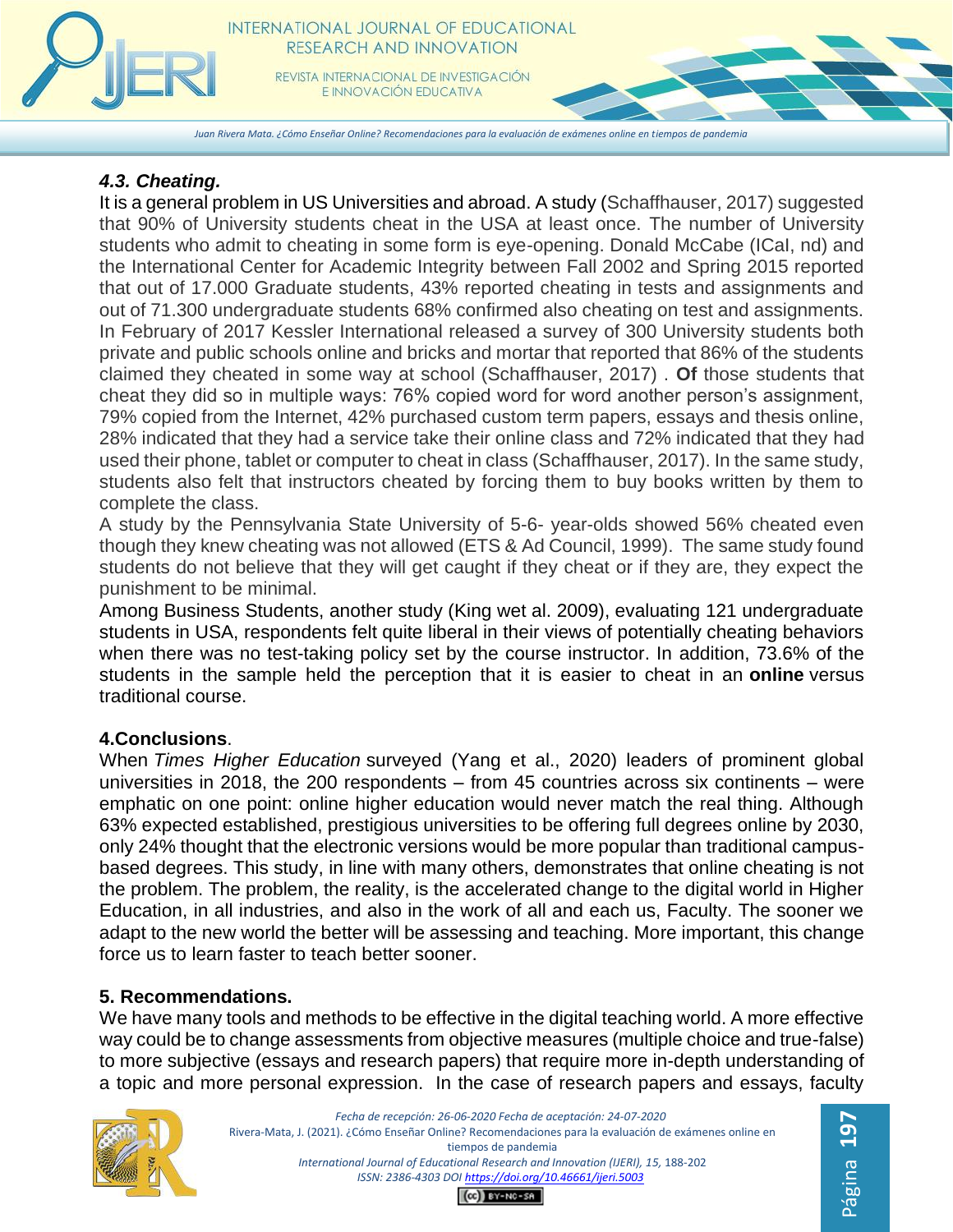

*Juan Rivera Mata. ¿Cómo Enseñar Online? Recomendaciones para la evaluación de exámenes online en tiempos de pandemia*

could use programs such as Turnitin to help catch plagiarism. The most significant limitation to changing the assessment type is for subjects that do not lend themselves to subjective assessments, such as mathematics and science, with their use of calculations to get an objective answer. Also the use of automatic online quizzes and tests could be helpful. Finally, the simplest method of all is to reduce the value of the test or quiz compared to other assignments. While this does nothing to discourage or stop sharing of information, it does limit the effect on the student's final grade (Watson & Sottile, 2010). Liu et al. (2015) also proposed a notarization process, focusing in technological elements.

McCabe and Treviño (1993) advocate the use of Code of Conducts as a tool to avoid or at least limit cheating. A study (Gurung et al., 2002) suggest that modifying an honor code statement is associated with lower levels of self-reported academic dishonesty. Their results take previous work showing modified honor codes are associated with lower levels of student dishonesty (McCabe et al., 2002). Some others (Levitt & Lin, 2015) proposed having specific algorithms designated to find students copying from each other. Also, to improve the pedagogical and assessment methods used, relying less in exams and focusing more in the process and continuous assessment is necessary (Moreno-Olmedilla, 1999) in order to have a long term improvement in this area. After 4 years of teaching 100% online classes, using several learning platforms, we recommend to avoid the "copying and pasting" in-class syllabus to online platforms with long (45-75m) synchronic and asynchronous lectures and exam-centered, learn the multiple possibilities digital teaching gives us, use the data analytics tools provided and, if needed, the digital programs and webs available (Turnitin and others) to review papers and exams searching for plagiarism. All tools and methods available are useless if we do not learn and learn fast in this digital world, catching up to be at least at the same level of our students.

#### **6. Limitations and further research.**

This study and review presents multiple limitations. We have very limited experience in online teaching, specially teaching classes 100% online. The coronavirus pandemic forced us to shift, at the middle of the semester, to online. We need to design classes and syllabus fully online to measure the effectiveness of the different tools, methods and pedagogical methodologies available for digital teaching. This shift, although progressive, has been dramatic in 2020; to use previous studies, reviews and evaluations to evaluate present classes and even to make recommendations for the future clearly has its limitations. On the other hand, the sooner we do reviews and studies, the more prepare we could be to be effective in this new world. Some other limitations are the limited number of students their profile (age, nationality, race and ethnicity, major orientation, economic status, etc.). Also, the exams and grades evaluated in this study are from the years 2019-2020; some before and others during the coronavirus pandemic; it is hard to compare and conclude general learnings for the future. As on-line courses continue to propagate through higher education more research should be competed on academic dishonesty. One possible research idea is the study of the disparity between actual cheating and the perception of dishonesty in on-line courses. Another possible topic is the quantity of cheating by students (Watson & Sottile, 2010). As we have shifting to the digital world, we should be measuring, evaluating and publishing everything we do in order



*Fecha de recepción: 26-06-2020 Fecha de aceptación: 24-07-2020* Rivera-Mata, J. (2021). ¿Cómo Enseñar Online? Recomendaciones para la evaluación de exámenes online en tiempos de pandemia International Journal of Educational Research and Innovation (IJERI), 15, 188-202 *ISSN: 2386-4303 DO[I https://doi.org/10.46661/ijeri.5003](https://doi.org/10.46661/ijeri.5003)*

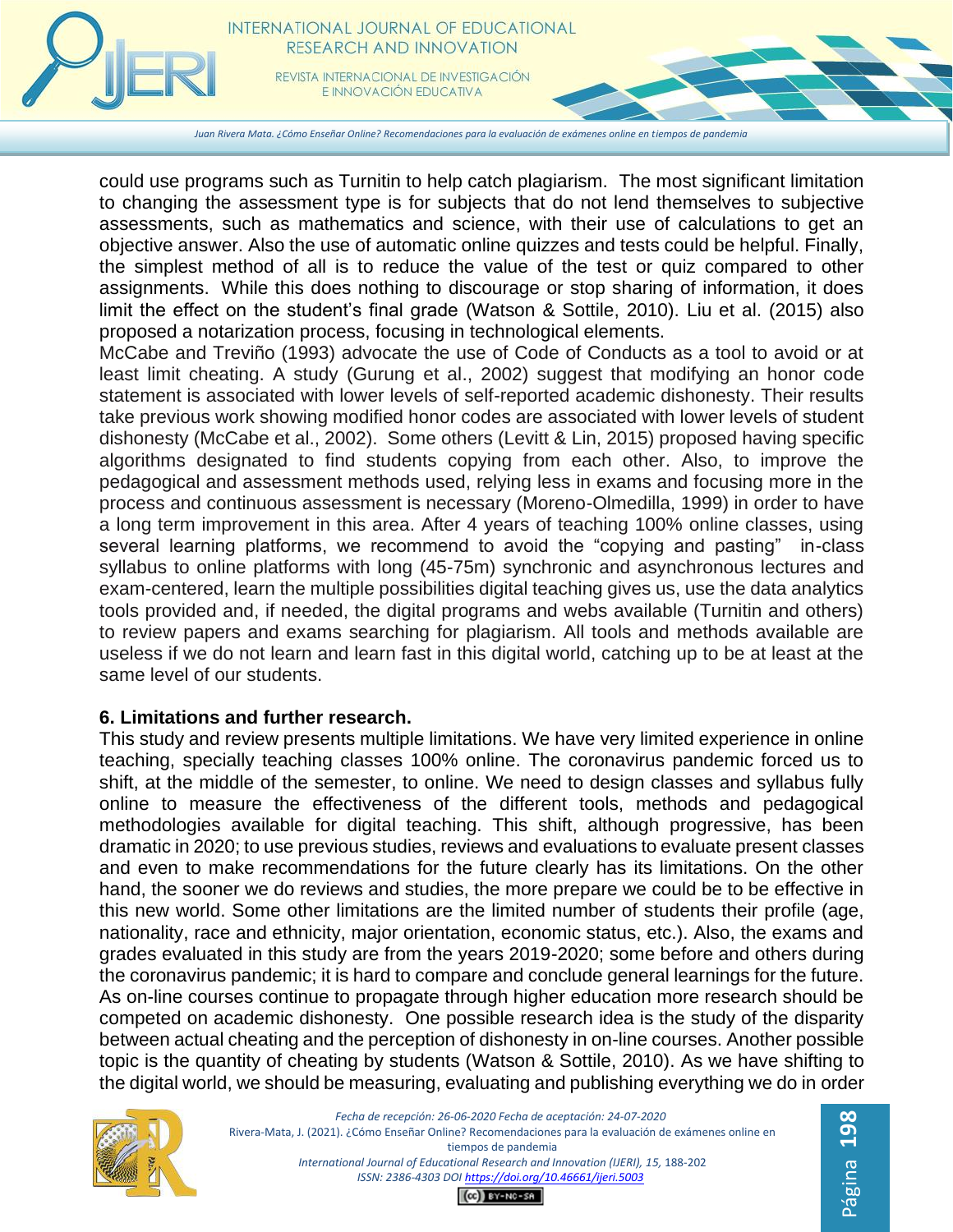

*Juan Rivera Mata. ¿Cómo Enseñar Online? Recomendaciones para la evaluación de exámenes online en tiempos de pandemia*

to better and faster prepared in this new world. Now, more than before, we need to evaluate what we do and how we do it, often and quickly. The digital world is a complete new world, but a world with data that allows us more easily to evaluate, conduct research and publish our new learning and findings. More research should be conducted in cheating and plagiarism, comparative student attitudes in classical versus online learning, the effectiveness of different digital pedagogical tools, methodologies. Also, we should continue evaluating the traditional variables of sex/gender, type and background of students, ethnicity, socio-economic level, learning disabilities and others to see the comparative importance and effectiveness of different groups shifting to digital learning. Education should be an instrument for improving social equality; we should not allow that the change to the digital world would make it a tool for increasing inequality. It is in our hands to research, publish and advocate for this not to happen.

## **References.**

- Bernardi, R. A., Metzger, R. L., Bruno, R. G. S., Hoogkamp, M. A. W., Reyes, L. E. and Barnaby, G. H. (2004). Examining the decision process of students' cheating behavior: An empirical study. *Journal of Business Ethics*, *50*, 397-414.
- Bloom, J. (2020) Coronavirus: Universities fear fall in lucrative overseas students, BBC online, 20<sup>th</sup> of May. Retrieved from: [https://www.bbc.com/news/business-52508018](about:blank)
- Borkowski, S. and Ugras, Y. (1992). The ethical attitudes of students as a function of age, sex, and experience. *Journal of Business Ethics, 11* (12) 961-979.
- Brown, G. A., Bice, M. R., Shaw, B. S. and Shaw, I. (2015). Online quizzes promote inconsistent improvements on in-class test performance in introductory anatomy and physiology. *Advances in Physiology Education*, 39(2), 63–66. <https://doi.org/10.1152/advan.00064.2014>
- Chapman, K. J. and Lupton, R. A. (2004). Academic dishonesty in a global educational market: A comparison of Hong Kong and American university business students. *The International Journal of Educational Management*, *18*(7), 425-435.
- Diekhoff*,* G. M*.;* LaBeff*,* E., Shinohara*,* K. and Yasukawa*,* J. (1999). College cheating in Japan and the United States. *Research in Higher Education*, *40*(3), 43-63*.*
- Educational Testing Service and Ad Council. (1999). *Cheating is a personal foul: The Educational Testing Service and Ad Council campaign to discourage academic cheating*. Retrieved from: [http://www.glass-castle.com/clients/www-nocheating](about:blank)[org/adcouncil/research/cheatingfactsheet.html](about:blank)
- Eurostat. (2020). *Tertiary Education Statistics. European Union*. Retrieved from: [https://ec.europa.eu/eurostat/statistics-explained/index.php/Tertiary\\_education\\_statistics](https://ec.europa.eu/eurostat/statistics-explained/index.php/Tertiary_education_statistics)
- Gewertz, C. (2013). *Transition to online testing sparks concerns*. Retrieved from: [https://www.edweek.org/ew/articles/2013/10 /30/10pencil\\_ep.h33.html](https://www.edweek.org/ew/articles/2013/10%20/30/10pencil_ep.h33.html)
- Giustolisi, R. (2018). *Modelling and Verification of Secure Exams, Information Security and Cryptography, Springer International Publishing AG 2018*. [https://doi.org/10.1007/978-3-](https://doi.org/10.1007/978-3-319-67107-9_1) [319-67107-9\\_1](https://doi.org/10.1007/978-3-319-67107-9_1)



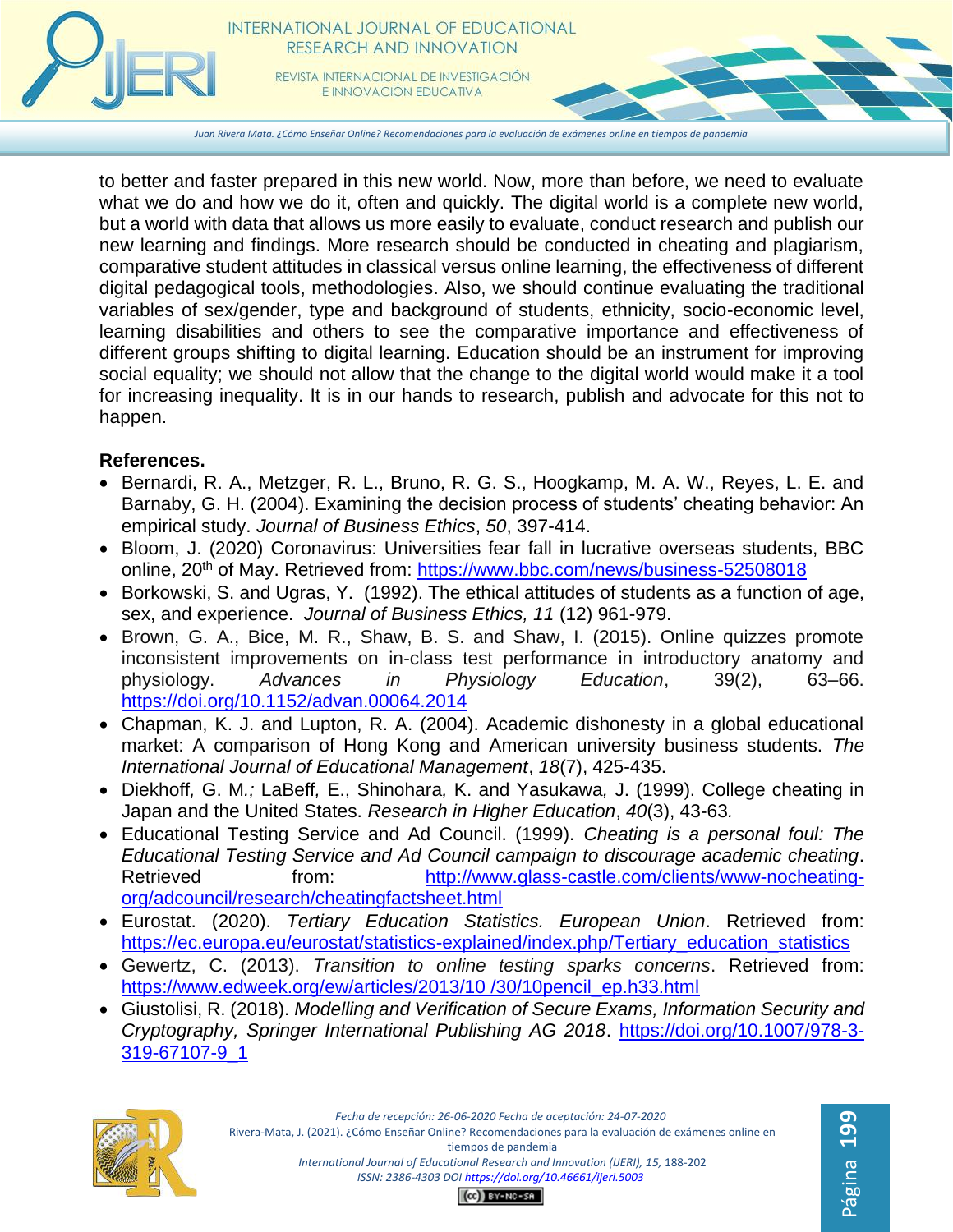

E INNOVACIÓN EDUCATIVA

*Juan Rivera Mata. ¿Cómo Enseñar Online? Recomendaciones para la evaluación de exámenes online en tiempos de pandemia*

- Graves, L. (2008.). *Which Types of Students Cheat Most?* Retrieved from: [https://www.usnews.com/education/articles/2008/10/03/which-types-of-students-cheat-most](about:blank)
- Grijalva, T., Nowell, C. and Kerkvliet, J. (2006). Academic honesty and online courses*. College Student Journal, 40*(1), 180-185.
- Gurung, A.R., Wilhelm, T.M. and Fliz, T. (2012) Optimizing Honor Codes for Online Exam Administration, *Ethics & Behavior, 22*(2), 158–162. DOI: 10.1080/10508422.2011.641836
- Hale, I. (2020) Providing Online Exams for Online Learners: Does It Really Matter for Them? *Education and Information Technologies, 25* (2),1255-1269. [http://dx.doi.org.proxy](about:blank)[ln.researchport.umd.edu/10.1007/s10639-019-10020-6](about:blank)
- Harwell, D. (2020). *Mass school closures in the wake of the coronavirus are driving a new wave of student surveillance.* Washington Post, Retrieved from: [https://www.washingtonpost.com/technology/2020/04/01/online-proctoring-college](about:blank)[exams-coronavirus/](about:blank)
- Humbarger, M. and DeVaney, S. (2005). Ethical values in the classroom: How college students responded. *Journal of Family and Consumer Sciences, 97* (3) 40-47.
- International Center for Academic Integrity. (n.d.). *Integrity: Statistics.* Retrieved from: [http://www.academicintegrity.org/icai/integrity-3.php](about:blank)
- Jorczak, R. and Dupuis, D.N. (2020) Differences in Classroom versus Online Exam Performance Due to Asynchronous Discussion. Journal of versus Online Exam Performance Due to Asynchronous Discussion. *Journal of Asynchronous Learning Networks, 18* (2), 1-9. Retrieved from: [https://eric.ed.gov/contentdelivery/servlet/ERICServlet?accno=EJ1036271](about:blank)
- King, C., Guyette, R. and Piotrowski, C. (2009). Online exams and cheating: An empirical analysis of business students' views. *The Journal of Educators Online*, 6(1), 1-11.
- Lanier, M. (2006). Academic integrity and distance learning. *Journal of Criminal Justice Education,* 17(2), 244-261.
- Lau, J, Yang, B. and Dasgupta, R. (2020) Will the coronavirus make online education go viral? *Time Higher Education*. Retrieved from: [https://www.timeshighereducation.com/features/will-coronavirus-make-online-education-go-viral](about:blank)
- Levitt, S.D. and Lin, M-J. (2015). *Catching Cheating Students, National Bureau of Economic Research.* Cambridge, Mass. Retrieved from: [http://www.nber.org/papers/w21628](about:blank)
- Lin, Ch.-H y Wen, L.-Y. (2007). Academic dishonesty in higher education: A nationwide study in Taiwán. *Higher Education*, *54*(1), 85-97.
- Liu, I. F., Chen, R. S., and Lu, H. C. (2015). An Exploration into Improving Examinees' Acceptance of Participation in an Online Exam. *Educational Technology & Society*, 18 (2), 153–165.
- Lupton, R. A. and Chapman, K. J. (2002). American and Russian University Business students' attitudes, perceptions and tendencies toward cheating. *Educational Research*, *44*(1), 17-29.
- Marius, P., Marius, M., Dan, S., Emilian, C., & Dana, G. (2016). Medical students' acceptance of online assessment systems. *Acta Medica Marisiensis, 62*(1), 30–32. Retrieved from: <https://doi.org/10.1515/amma-2015-0110>

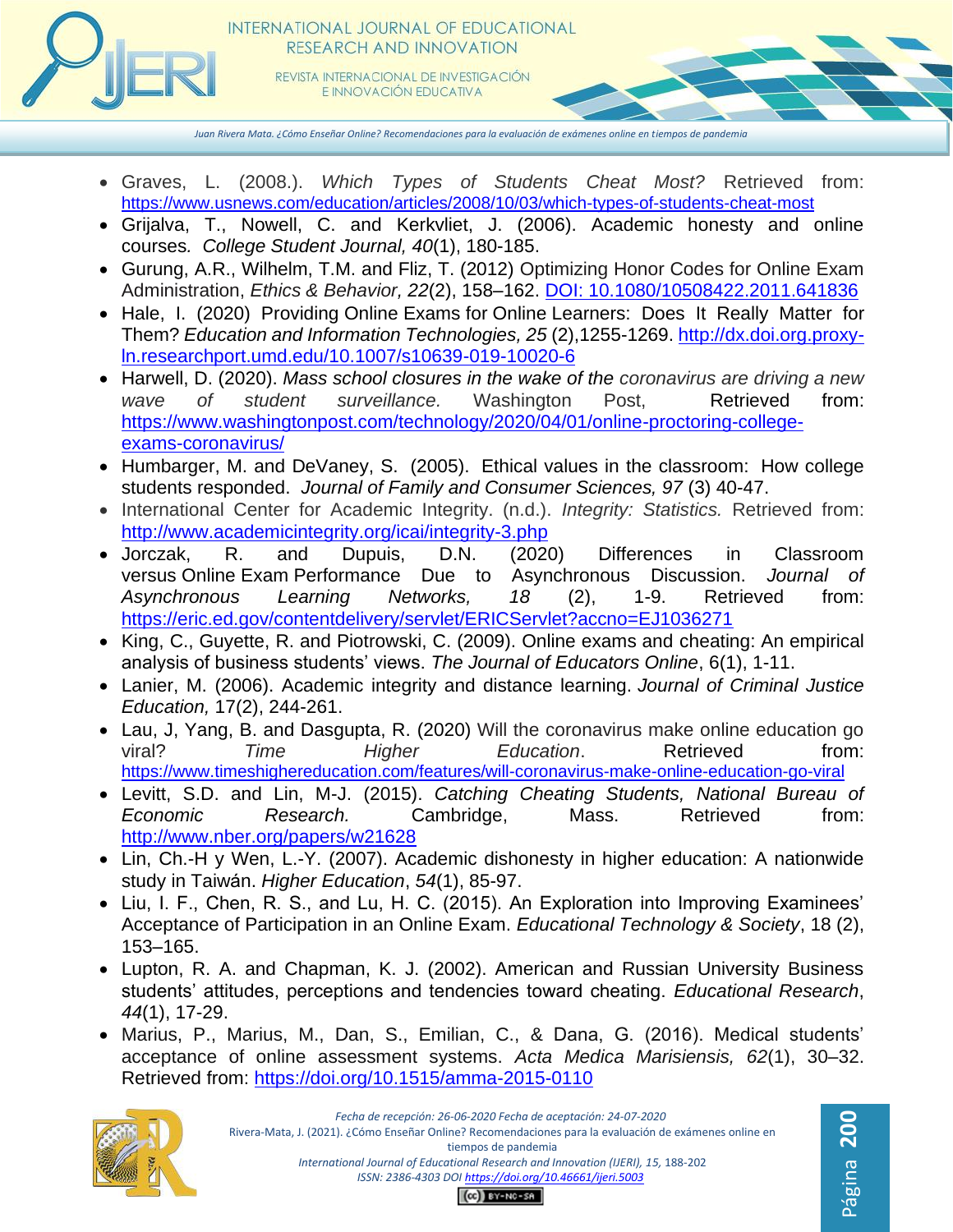

*Juan Rivera Mata. ¿Cómo Enseñar Online? Recomendaciones para la evaluación de exámenes online en tiempos de pandemia*

- McCabe, D. L., Treviño, L., and Butterfield, K. D. (1996). The influence of collegiate and corporate codes of conduct on ethics-related behavior in the workplace. *Business Ethics Quarterly, 6*(4), 461- 476.
- McCabe, D., Treviño, L., and Butterfield, K. (2002). Honor codes and other contextual influences on academic integrity: A replication and extension to modified honor code settings. *Research in Higher Education*, *43*, 357–378.
- Moreno Olmedilla, J. M. (1999). Con trampa y con cartón: el fraude en la educación, o cómo la corrupción también se aprende. *Cuadernos de Pedagogía*, *283*, 71-77.
- Ogletree, A., Ogletree, S. and Allen, B. (2014). Transition to online assessments: A personal perspective of meeting common core state standards in an elementary school in Georgia. *Georgia educational researcher, 11*(1), 170–187. https://doi.org/10.20429/ger.2014.110107
- Ruegger, D. and King, E. (1992). A study of the effect of age and gender upon student business ethics. *Journal of Business Ethics, 11* (3) 179-186.
- Russell, S. M. and James, L. R. (2008). Recording lying, cheating, and defiance in an Internet Based Simulated Environment. *Computers in Human Behavior,* 24(5), 2014-2025.
- Seaman, J.E., Allen, I.E. and Semana, J. (2018) Grade Increase Tracking Distance learning Education in the United States. Babson Survey Research group. Babson College. Retrieved from: [http://www.onlinelearningsurvey.com/highered.html](about:blank) .
- Schaffhauser, D. (2017). *9 in 10 Students Admit to Cheating in College, Suspect Faculty Do the Same. Campus Technology.* Retrieved from: [https://campustechnology.com/articles/2017/02/23/9-in-10-students-admit-to-cheating-in](about:blank)[college-suspect-faculty-do-the-same.aspx](about:blank)
- Shepard, J. and Hartenian L. (1991). Egoistic and ethical orientations of university students toward work- related decisions. *Journal of Business Ethics, 10*(4), 303-310.
- Sorensen, T. (2020). *3 Online Testing Considerations for 2019-2020 AP Students, US News.* Retrieved from: [https://www.usnews.com/education/blogs/college-admissions](about:blank)[playbook/articles/online-testing-considerations-for-2019-2020-ap-students](about:blank)
- Stevenson, M. J. (1999). Measuring the cognitive moral reasoning of collegiate studentsathletes: The development of the Stevenson-Stoll responsibility questionnaire. *Dissertation Abstracts International: Section B: The Sciences and Engineering, 59* (11-B) 6114.
- Spivey, M. F. and Mcmillan, J. J. (2014). Classroom versus online assessment. *Journal of Education for Business, 89,* 450–456. https://doi.org/10.1080/08832323.2014.937676
- Stuber-McEwen, D., Wiseley, P., and Hoggatt, S. (2009). Point, click, and cheat: Frequency and type of academic dishonesty in the virtual classroom. *Online Journal of Distance Learning Administration*, *12*(3), 1-10.
- Sureda, J., Rubrn, F. and Gli, M. (2009) Academic Dishonest Practices amongst Spanish University Students on Taking Exams and Tests. *Estudios sobre Educación*, *17*, 103-122.
- Underwood, J. & Szabo, A. (2006). Active Learning in Higher Education, *5*(2), 180-199.